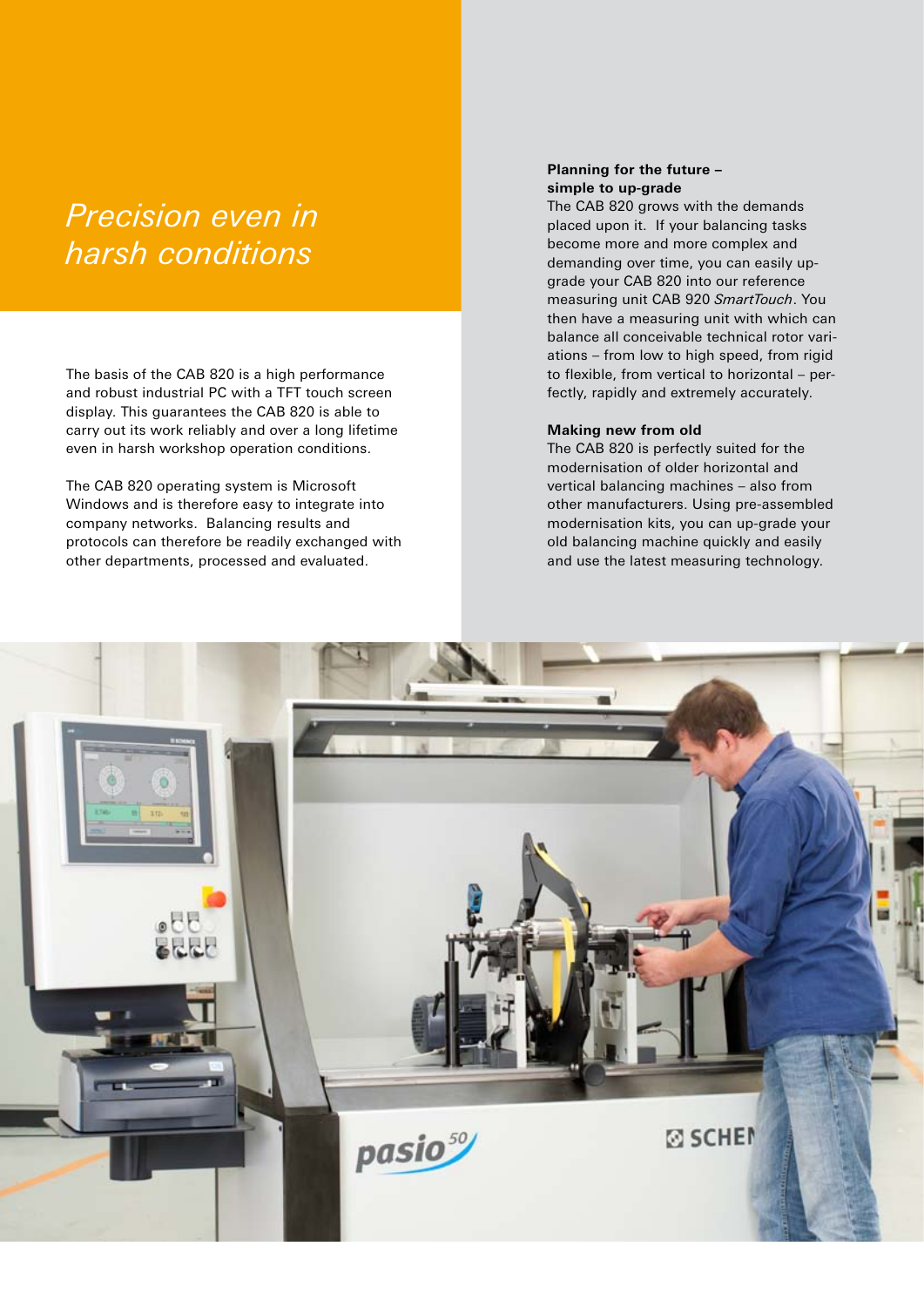# **Technical data**

| <b>Application</b>         | Universal for horizontal or vertical balancing machines, hard or soft bearing                            |
|----------------------------|----------------------------------------------------------------------------------------------------------|
| <b>Basic system</b>        | Modular and service friendly construction with measuring, evaluation and display units, data preparation |
|                            | and calculation via integrated industrial PC with Schenck "Computer Aided Balancing"                     |
| <b>Function</b>            | - Measurement of the dynamic unbalance in 2 planes or the static and couple unbalance                    |
|                            | - Automatic tolerance comparison                                                                         |
|                            | - Tolerance calculation acc. the current ISO 1940                                                        |
|                            | - Graphic and digital display                                                                            |
|                            | - Component display for symmetric distribution                                                           |
|                            | - Mean value formation of the measurement values over time                                               |
|                            | - Balancing protocol (configurable in advance, for complete balancing runs)                              |
|                            | $-$ Single compensation, key compensation, balancing by 180 $\degree$ indexing                           |
|                            | - Drive control for automatic measuring processes                                                        |
|                            | - Drive control for automatic indexing of machines for a maximum rotor weight of up to 15 kg             |
|                            | - Recovery USB stick                                                                                     |
| <b>Display</b>             | Active 15" TFT colour display with high contrast                                                         |
| Input                      | touch screen (separate mouse and keyboard is also possible)                                              |
| <b>Measuring procedure</b> | High performance, fully digital measurement data processing for extremely high and long term             |
|                            | stability of the measuring accuracy                                                                      |
| Unbalance measuring        |                                                                                                          |
| range                      | 1:2.000.000                                                                                              |
| Speed range                | 100 to 5.000 rpm                                                                                         |
| <b>Interfaces</b>          | - USB for peripheral units                                                                               |
|                            | - Front USB for data export on memory media, etc.                                                        |
|                            | - Network interface for data storage, tele-diagnostic and remote maintenance                             |
|                            | - RS 232 interface                                                                                       |
| <b>Options</b>             | - Printer                                                                                                |
|                            | - Rotor specific calibration                                                                             |
|                            | - Conversion of the unbalance compensation into the number or length of a specified material             |
|                            | - Prohibited zones                                                                                       |
|                            | - Conversion of the unbalance compensation into the drilling depth                                       |
|                            | - 2nd operating unit                                                                                     |
|                            | - ASCII Data export                                                                                      |
|                            | - Extendable to CAB 920 SmartTouch                                                                       |



Balancing and Diagnostic Systems

SCHENCK RoTec GmbH Landwehrstraße 55 64293 Darmstadt, Germany

www.schenck-rotec.com E-Mail: rotec@schenck.net Tel.: +49 (0) 6151 - 32 23 11 Fax: +49 (0) 6151 - 32 23 15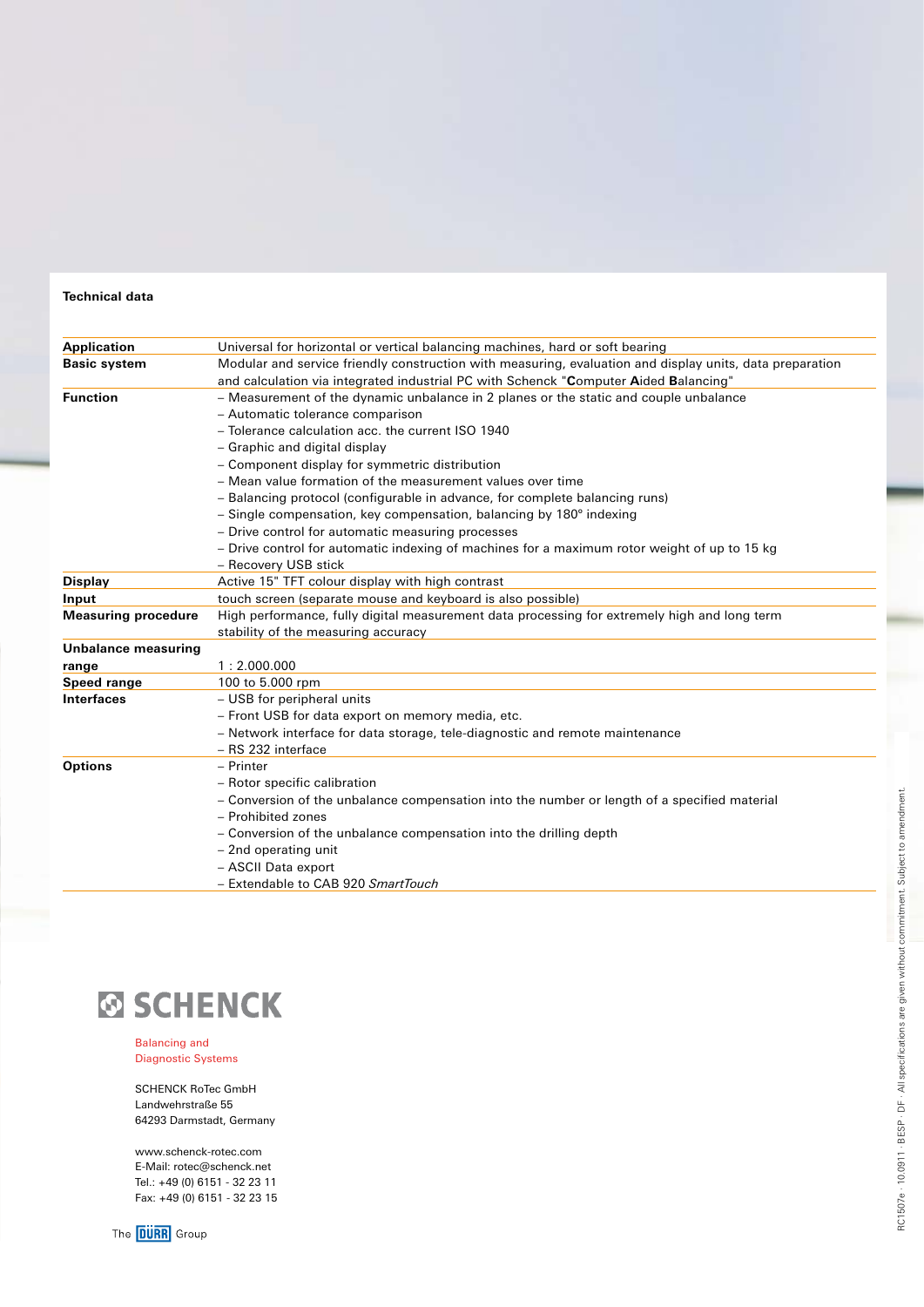

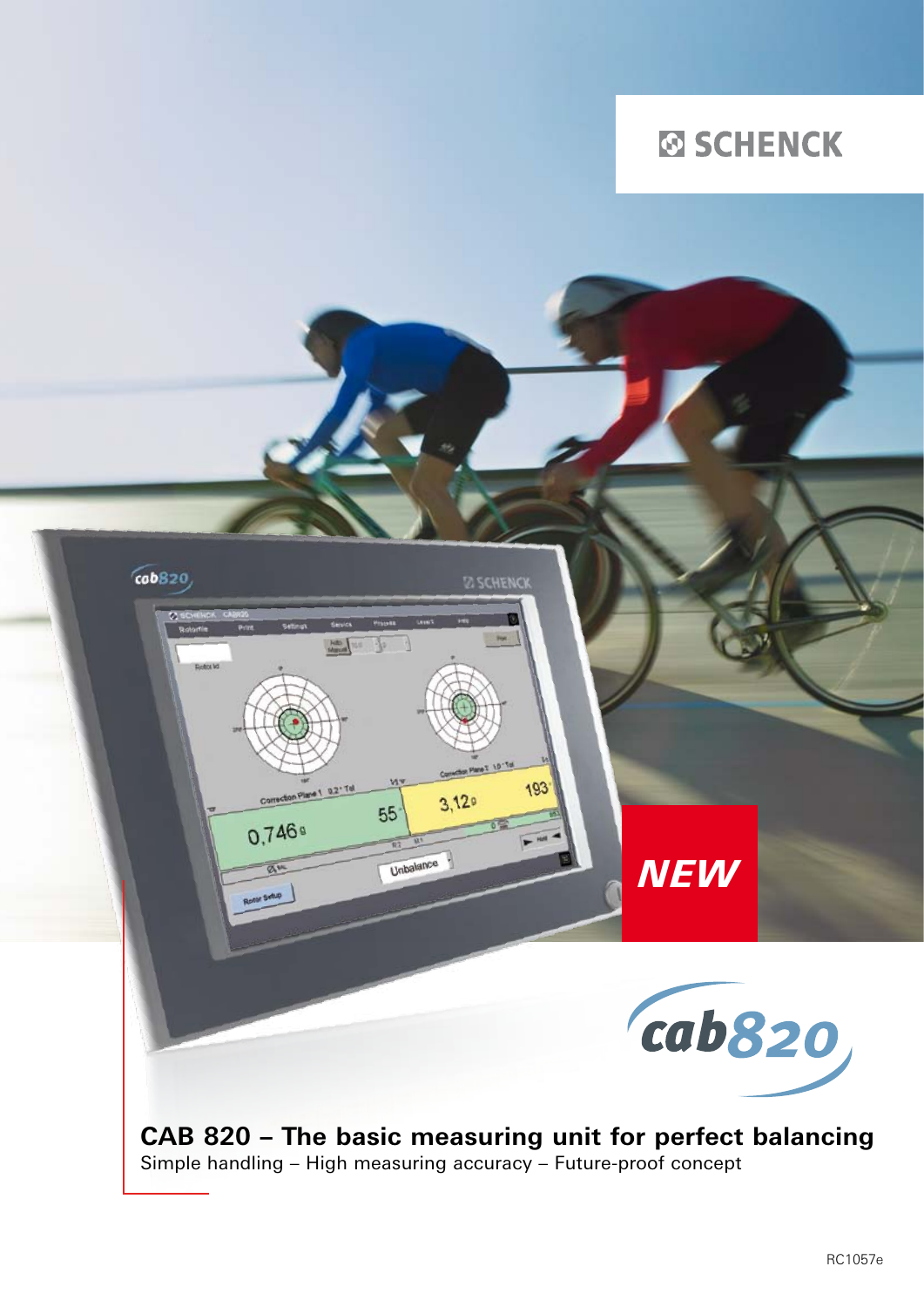# CAB 820 *Nothing but balance*



The CAB 820 is our new basic measuring unit – and what a unit! Even at this entry level you receive a first class product combined with plenty of operating convenience, and all of this at an excellent price/performance ratio. This measuring unit is the right solution if you wish to achieve your company's balancing targets quickly and efficiently.

Because the CAB 820 is directly derived from our optimal measuring unit, it contains many genes from the more expensive product. This starts with the extremely simple and much praised operation through to the excellent precision right up to its exceptionally high accuracy. This product is perfect for all horizontal and vertical balancing machines.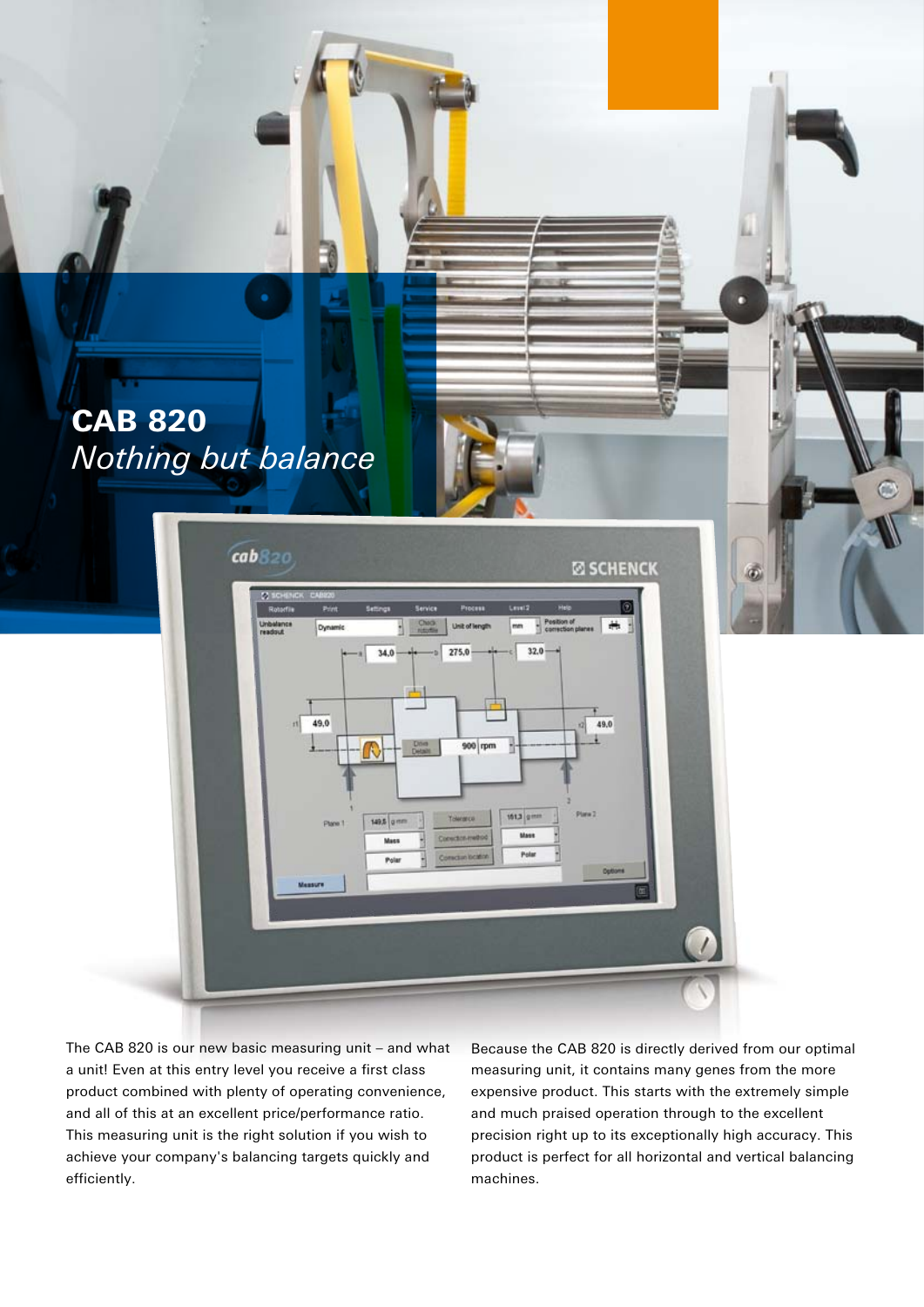

## **Plenty of convenience from the start**

All you need to operate this unit is your index finger – no keyboard, no mouse. Using the robust touch screen, you can control all functions of the measuring unit and thus communicate with the balancing machine. Here we have adapted all operating elements in size and function to the touch screen philosophy. Large banks of keys and clear interactive symbols, with direct input windows for values and text, permit rapid work without long generation periods.

## **See what's going on**

As with all of our measuring units, the CAB 820 utilises the tried and tested combination of unbalance display with vector meters in combination with large, accurate digital displays. This means that you have an overview of the data for assessment of the unbalance condition of your rotor on the screen.